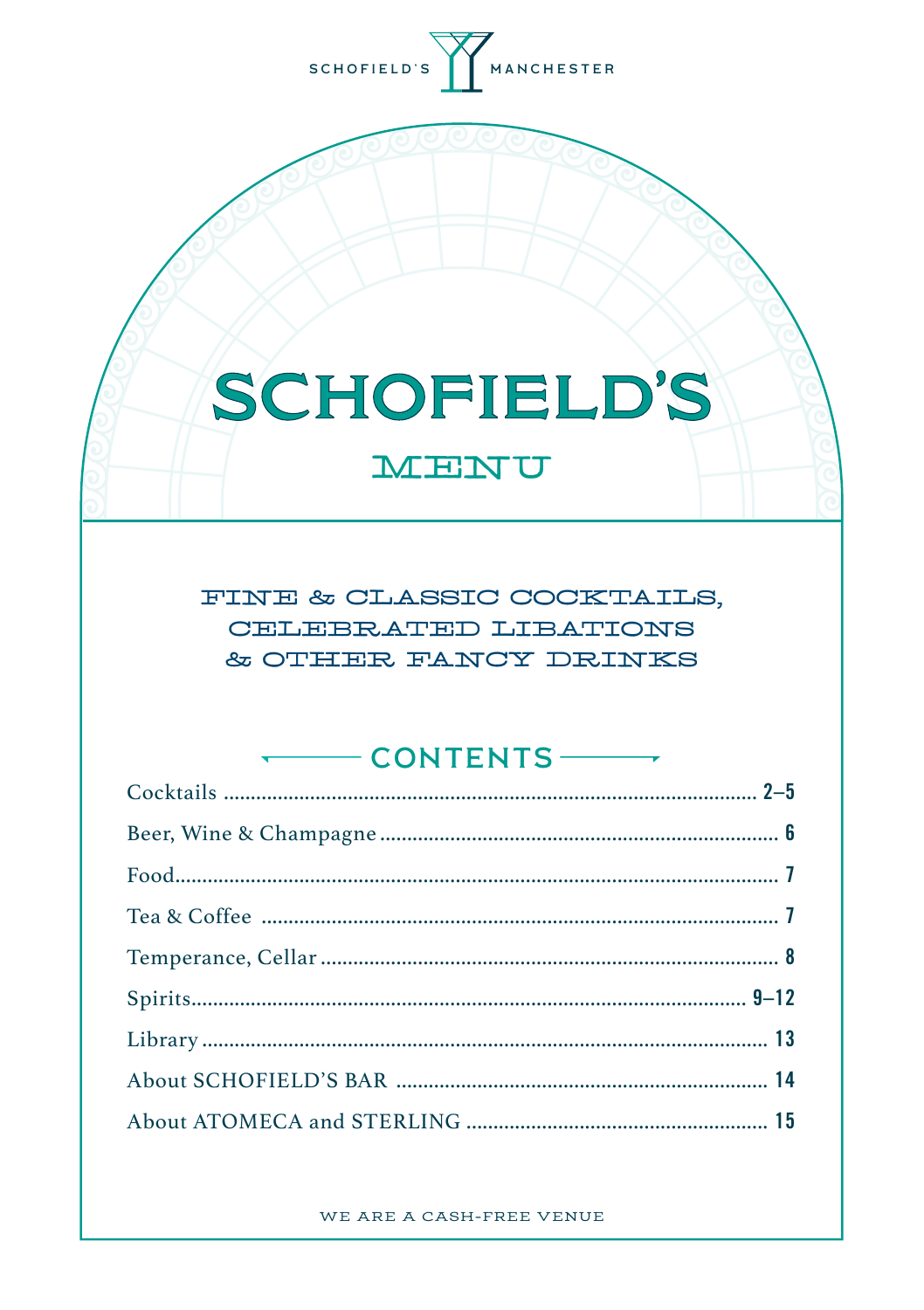

#### COCKTAILS

## BELLINI

*White Peach, Vineyard Peach, Prosecco* 9.50

#### BLOODY MARY

*Grey Goose Vodka, Tomato, Worcestershire Sauce, Spice Mix, Celery, Lemon*

11.75

## CLOVER CLUB

*Bombay Sapphire Gin, SCHOFIELD'S Dry Vermouth, Raspberry, Lemon, Egg White* 11.75

## **DAIQUIRI**

*Bacardi Carta Blanca Rum, Lime, Caster Sugar* 11.00

### GIN FIZZ

*Bombay Sapphire Gin, Lemon, Citrus Oils, Soda Water*

11.50

## IRISH COFFEE

*Redbreast 12 Irish Whiskey, Coffee, Vanilla Cream, Honey, Tonka Bean*

11.50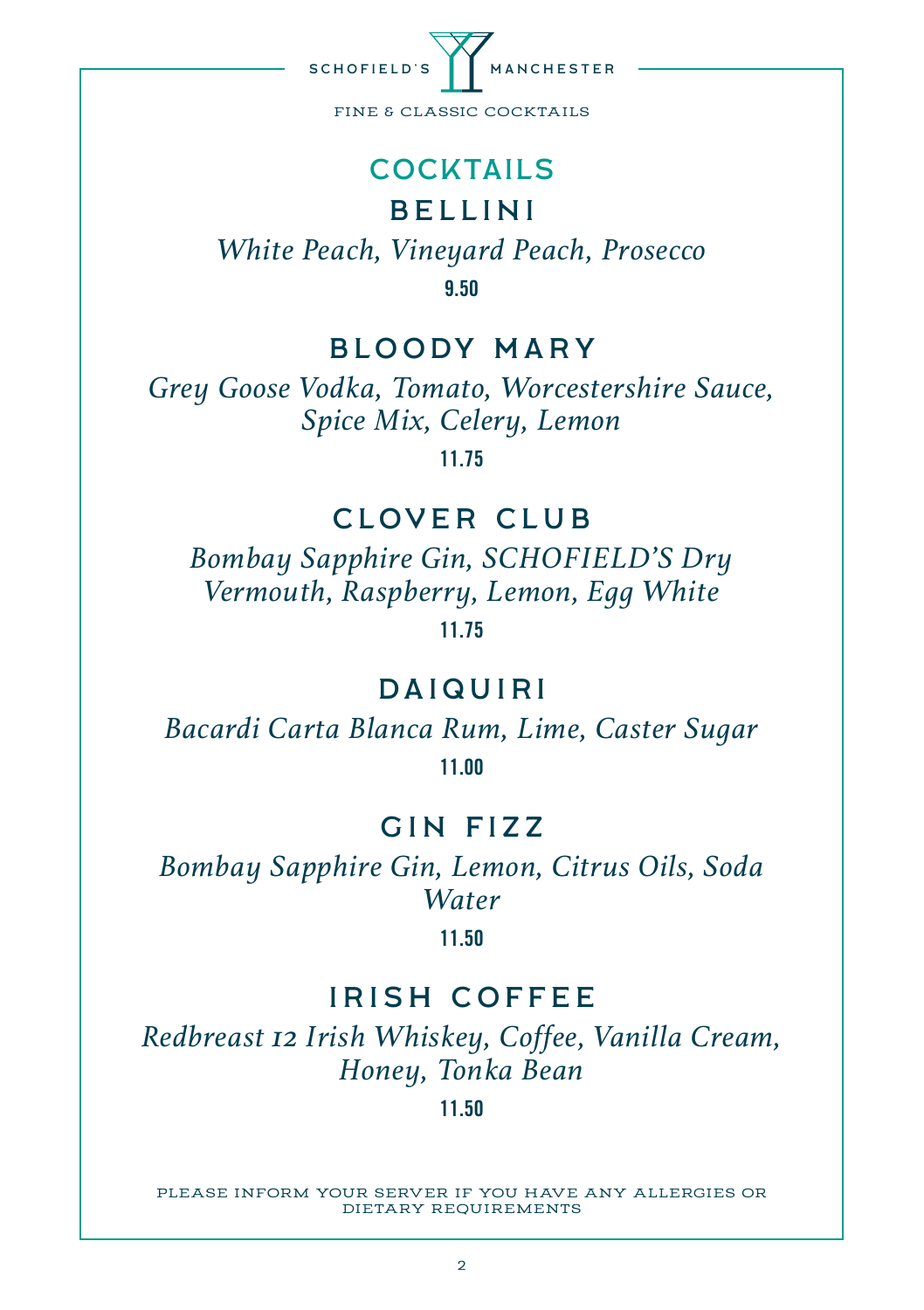

#### manhattan

*Bulleit Rye, Asterley Bros. Estate Vermouth, Angostura Bitters*

11.75

#### MARTINI

*Boatyard Double Gin, SCHOFIELD'S Dry Vermouth, Orange Bitters*

11.75

### NEGRONI

*Bombay Sapphire Premier Cru Gin, Campari, Asterley Bros. Estate Vermouth*

11.50

### OLD FASHIONED

*Woodford Reserve Bourbon, Angostura Bitters, Sugar*

11.95

### PENICILLIN

*Dewar's 12 Scotch, Ginger, Honey, Lemon, Caol Ila 12 Float*

11.95

### SAZERAC

*Courvoisier VSOP Cognac, Anise, Bitters, Lemon Oil*

11.50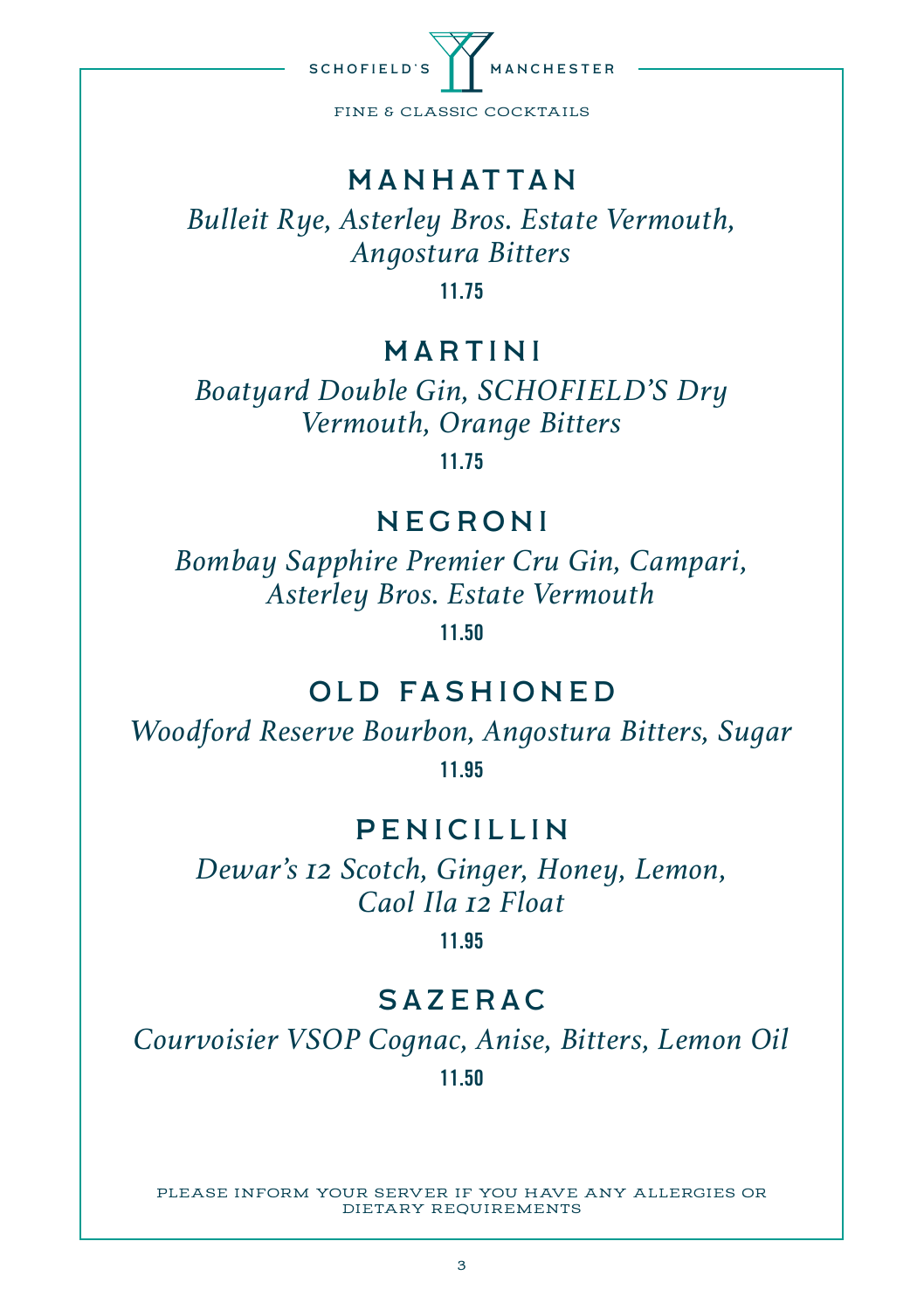

## London calling

*Bombay Sapphire Gin, Dry Sherry, Lemon, Orange Bitters, Grapefruit Oil*

11.75

#### Mary Pickford

*Bacardi Carta Blanca Rum, Pineapple, Dry Cherry, Grenadine* 11.75

#### Mexican firing squad

*Patrón Silver Tequila, Pomegranate, Lime, Bitters, Soda*

11.95

## compass club

*Highland Park 12 Scotch, Raspberry, Lemon, Egg White*  11.95

#### summer's day

*Sipsmith London Dry Gin, Orange Flower Water, Lemon, Egg White, Soda* 

11.95

#### french 75

*Chase GB Gin, Lemon, Anise, Perrier-Jouët Grand Brut NV Champagne*

#### 13.50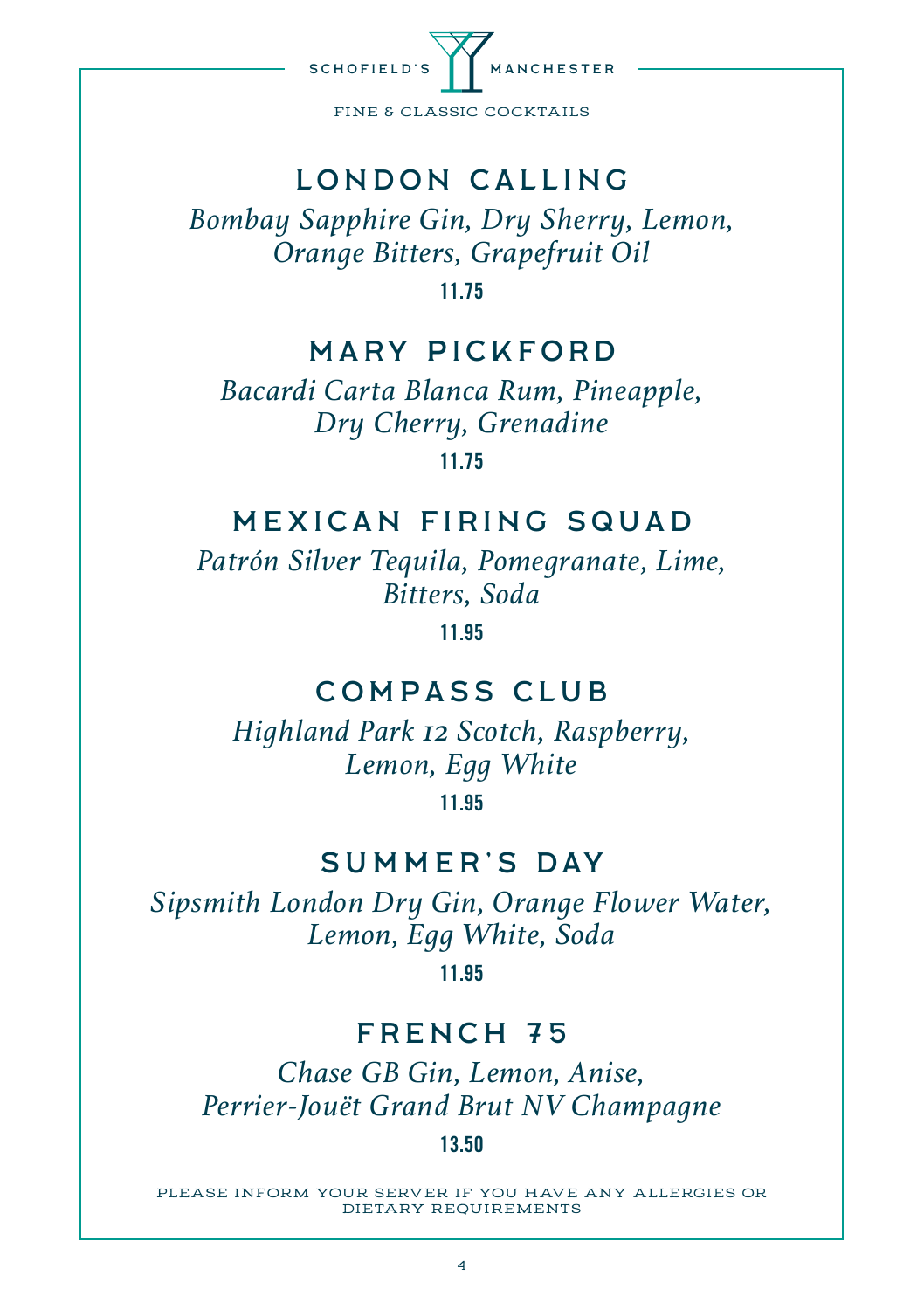

#### 1967

*Bombay Sapphire Gin, Lemon Verbena, Strawberry, Lemon, Egg White, Soda*

11.75

#### **REVERENCE**

*Dewar's 12 Scotch, Textures of Peach, Lemon, Rose* 11.75

#### **ANGEL**

*Finlandia Vodka, Mint, Stone Fruit, SCHOFIELD'S Dry Vermouth, Lemon* 11.75

#### **VENENCIA**

*Tio Pepe Fino Sherry, Ginger, Lime, Raisin, Soda*

11.75

## Pineapple "Martini"

*Finlandia Vodka, Pineapple Cordial, SCHOFIELD'S Dry Vermouth,*

11.75

#### kentucky derby

*Maker's Mark SCHOFIELD'S Private Select, Peach Tea, Lemon*

#### 11.75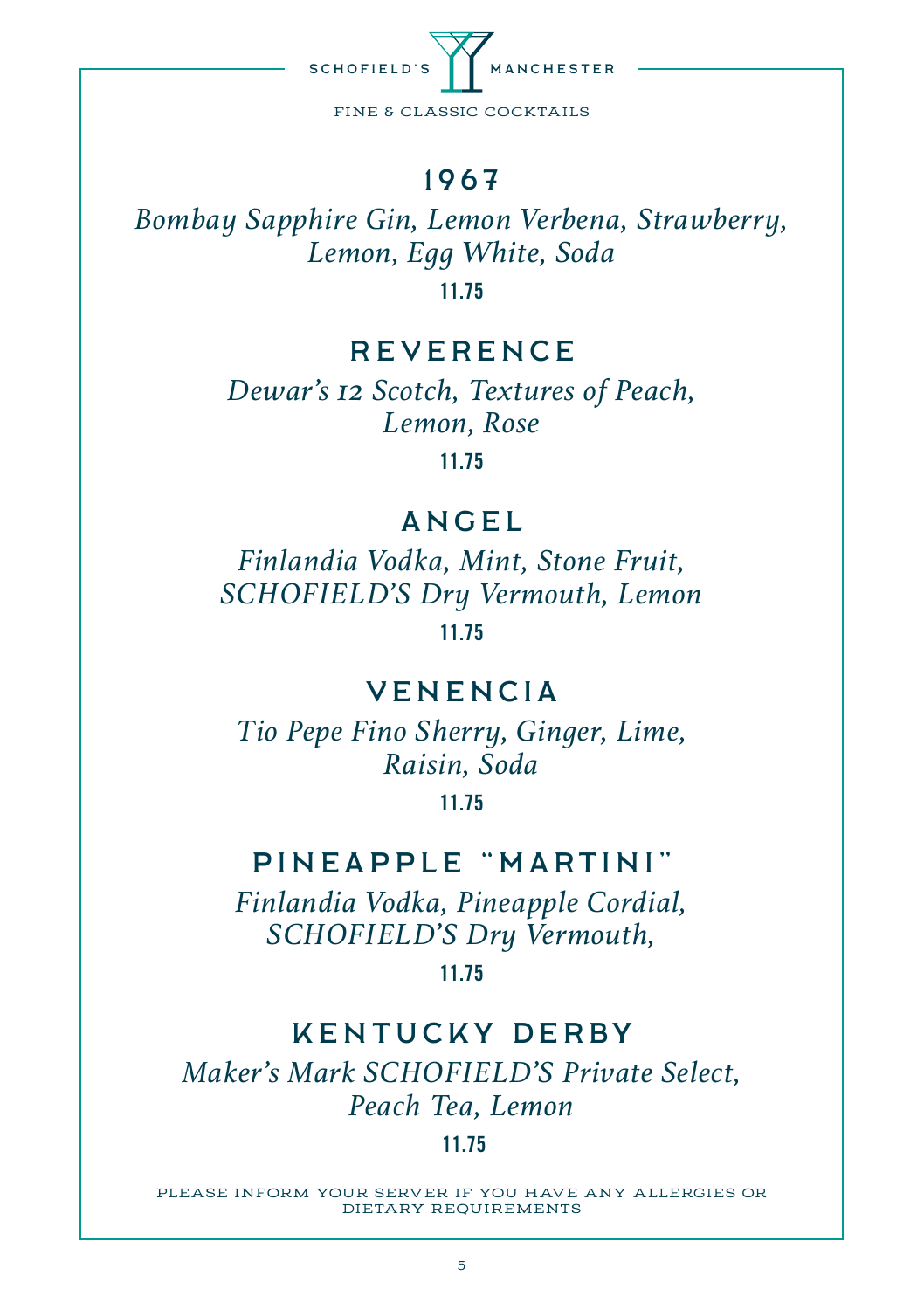

CELEBRATED LIBATIONS

## schofield's dry vermouth

Our award winning English Dry Vermouth, a wonderful collaboration with our friends at Asterley Bros. You can expect white flowers and citrus and all made with English grapes. The perfect accompaniment to your martini or enjoyed over ice with tonic.

| SCHOFIELD'S Dry Vermouth Bottle To Take Home  24.99 |  |
|-----------------------------------------------------|--|

## WINE & CHAMPAGNE

| GLASS.                                             | BOTTLE. |
|----------------------------------------------------|---------|
|                                                    | 39.00   |
|                                                    | 75.00   |
|                                                    | 75.00   |
|                                                    | 145.00  |
|                                                    | 155.00  |
|                                                    | 215.00  |
|                                                    | 28.00   |
|                                                    | 35.00   |
| Domaine Corsin Saint-Véran, Chardonnay 2020  12.00 | 45.00   |
|                                                    | 30.00   |
|                                                    | 28.00   |
|                                                    | 35.00   |
| Les Hauts de Perganson, Bordeaux Blend 2015  12.00 | 45.00   |

#### **BEERS**

*All draught beer served in a Schooner (2/3 of a Pint)*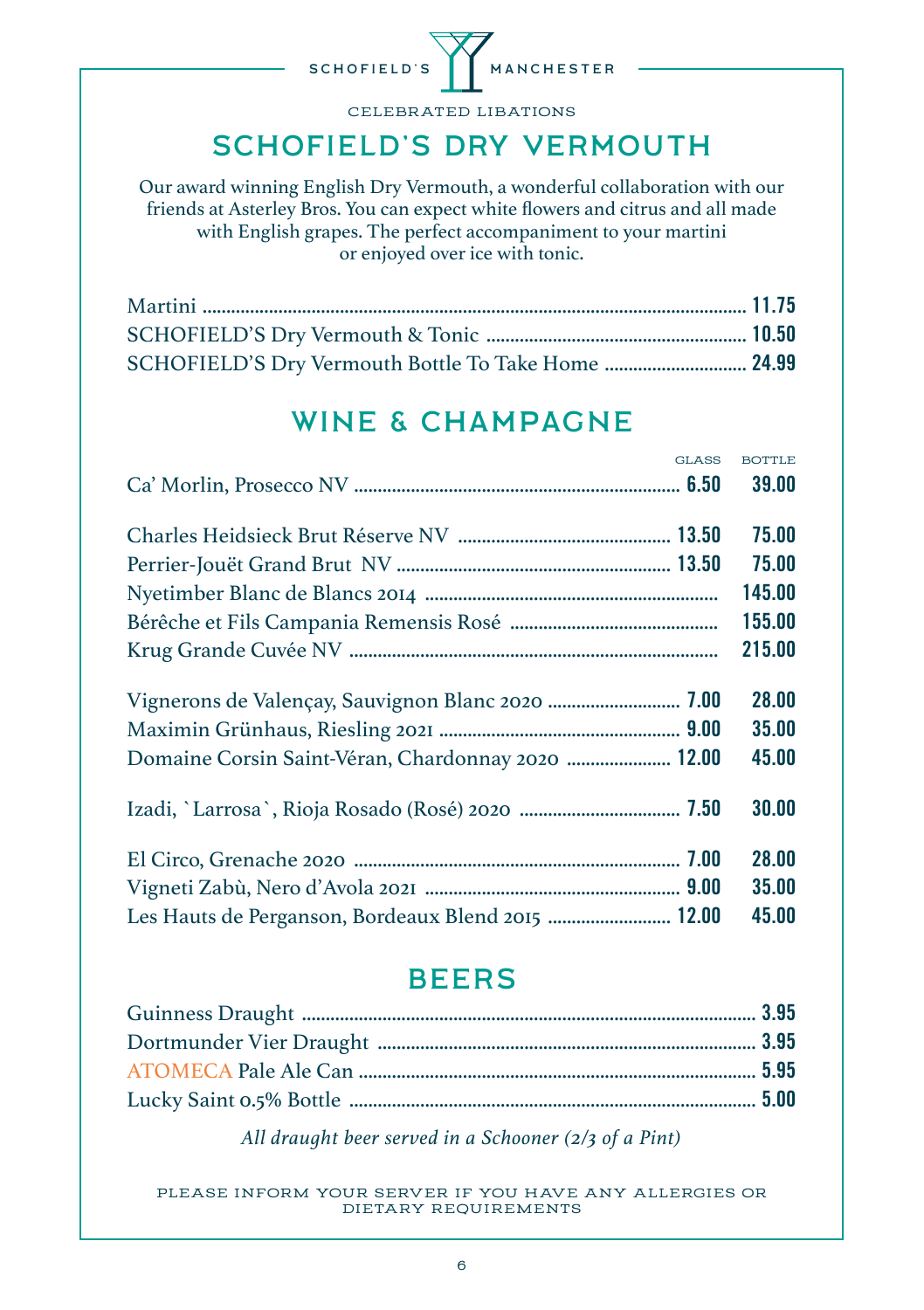

#### **FOOD**

| <b>Supplement - Sandeman 2015 Unfiltered Late Bottled Vintage Port  7.00</b> |  |
|------------------------------------------------------------------------------|--|
|                                                                              |  |
| Charcuterie and Cheese Selection are served with traditional condiments      |  |
|                                                                              |  |

## **SOFT DRINKS**

## **TEA & COFFEE**

| Coffee & Milk (Cappuccino, Latte, Flat White, Piccolo, Mocha) 2.95 |
|--------------------------------------------------------------------|
|                                                                    |
|                                                                    |
|                                                                    |
|                                                                    |
|                                                                    |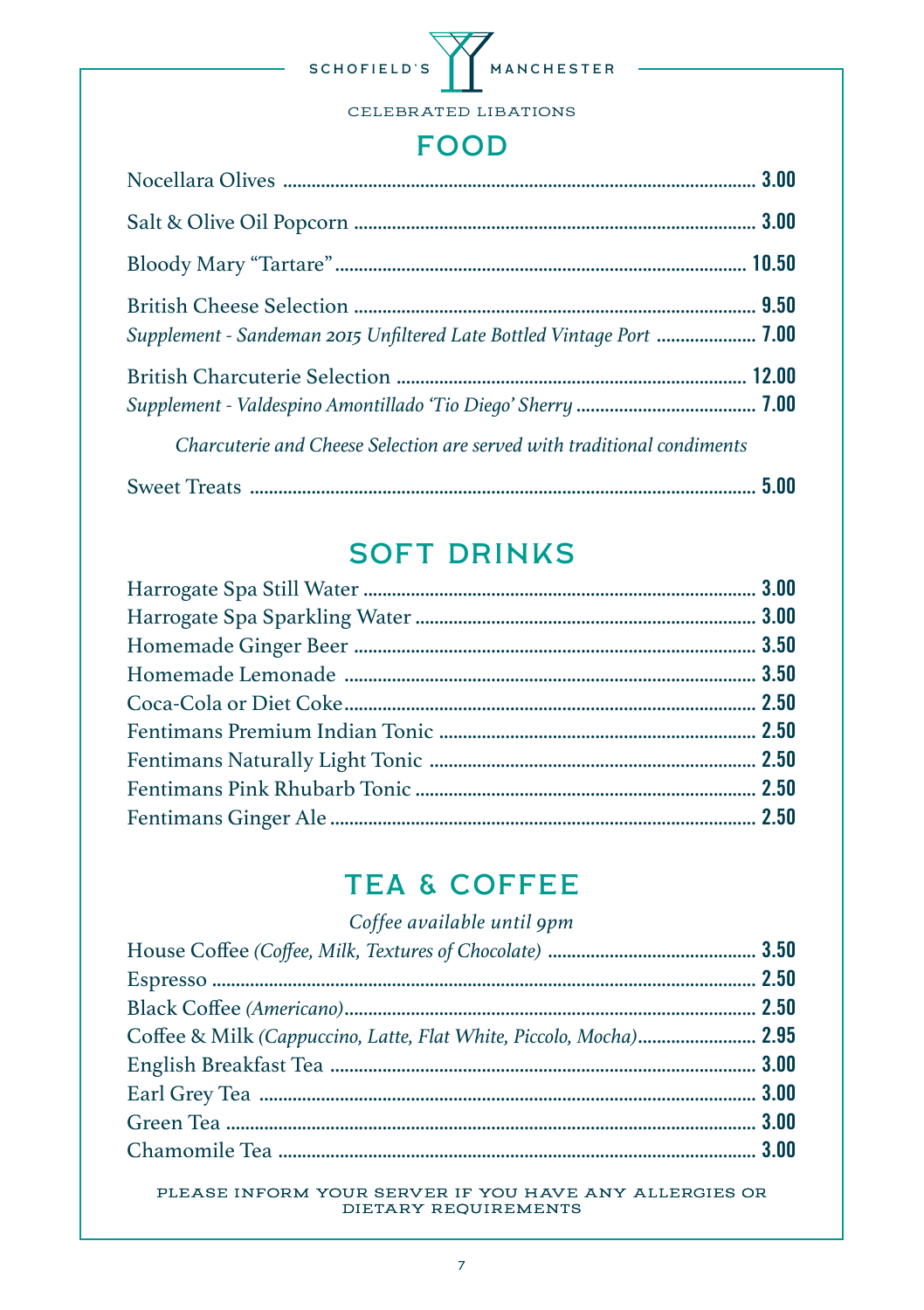

CELEBRATED LIBATIONS

## TEMPERANCE

A selection of carefully curated tipples, prepared with the same love, care and affection as our cocktails

## **DOVE**

*Rose, Pink Grapefruit, Lime* 7.00

#### field of dreams

*Chamomile, Honey, Lemon* 7.00

## Frosty toddy

*Honey, Ginger, Lemon, Soda* 7.00

## Virgin mary

## *Tomato, Worcestershire Sauce, Spice Mix, Celery, Lemon*

7.00

#### CELLAR

Items available to purchase and take home

*Other bottles available upon request...*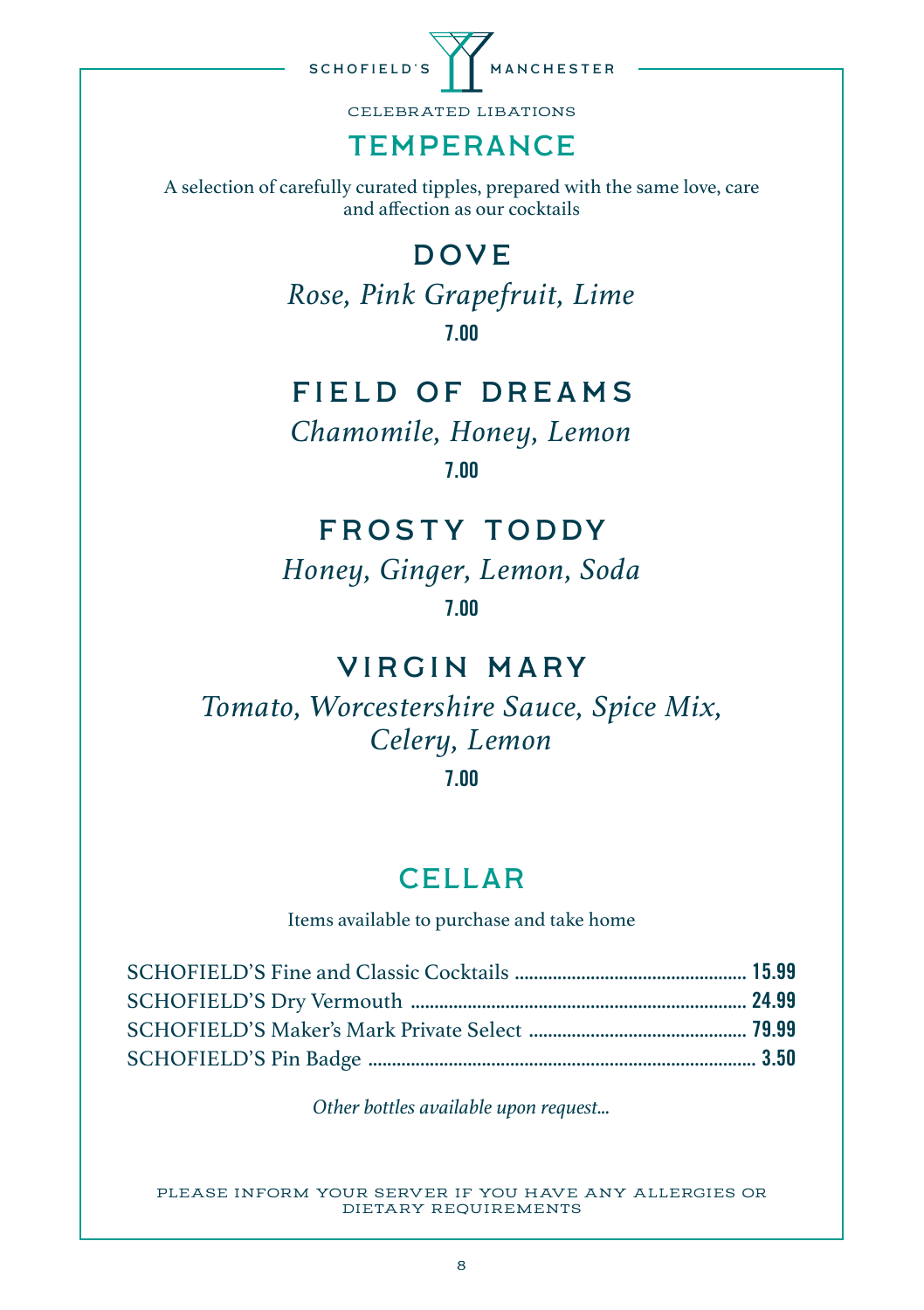

#### **GIN**

# **CACHAÇA**

|--|--|--|--|--|

## **BRANDY**

| ALL SPIRITS SERVED IN 50ML MEASURES UNLESS OTHERWISE STATED |  |
|-------------------------------------------------------------|--|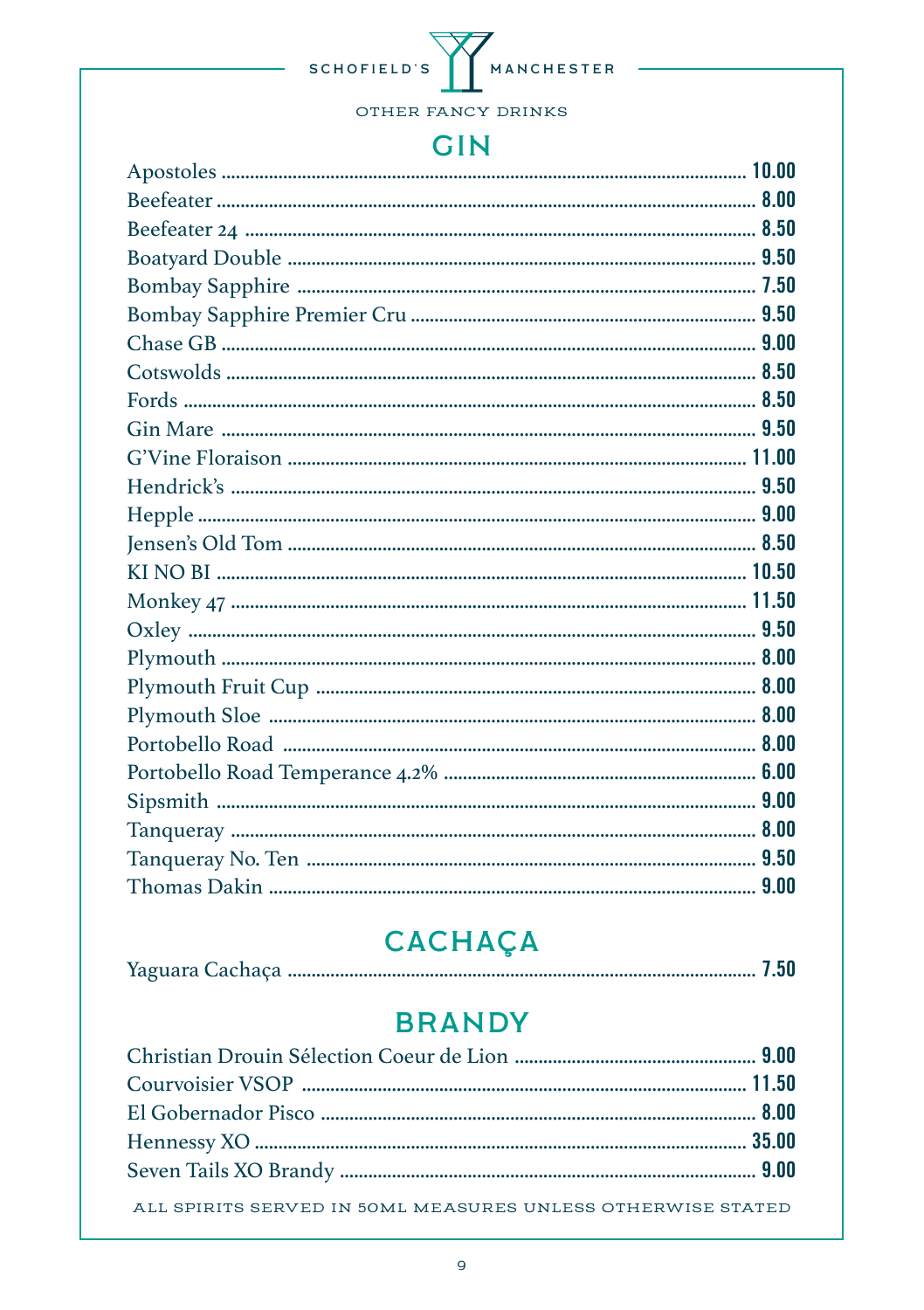

#### **RUM**

## **SCOTTISH WHISKY**

## **IRISH WHISKEY**

ALL SPIRITS SERVED IN 50ML MEASURES UNLESS OTHERWISE STATED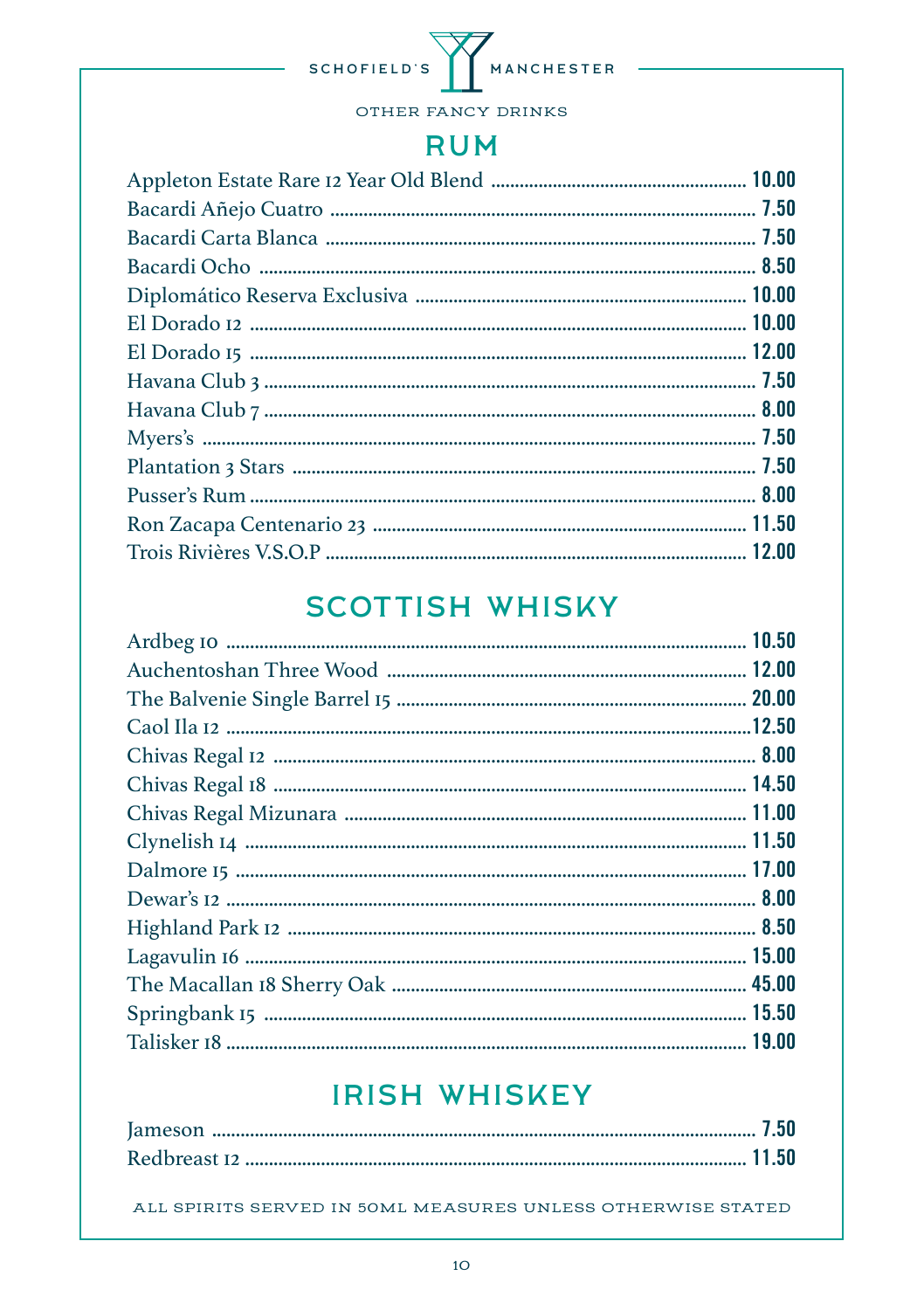

OTHER FANCY DRINKS

## **AMERICAN WHISKEY**

| Maker's Mark SCHOFIELD'S Private Select Bourbon  10.00 |  |
|--------------------------------------------------------|--|
|                                                        |  |
|                                                        |  |
|                                                        |  |
|                                                        |  |
|                                                        |  |

## **ENGLISH WHISKY**

|--|--|--|--|--|--|

## **JAPANESE WHISKY**

## **TEQUILA**

## **MEZCAL**

ALL SPIRITS SERVED IN 50ML MEASURES UNLESS OTHERWISE STATED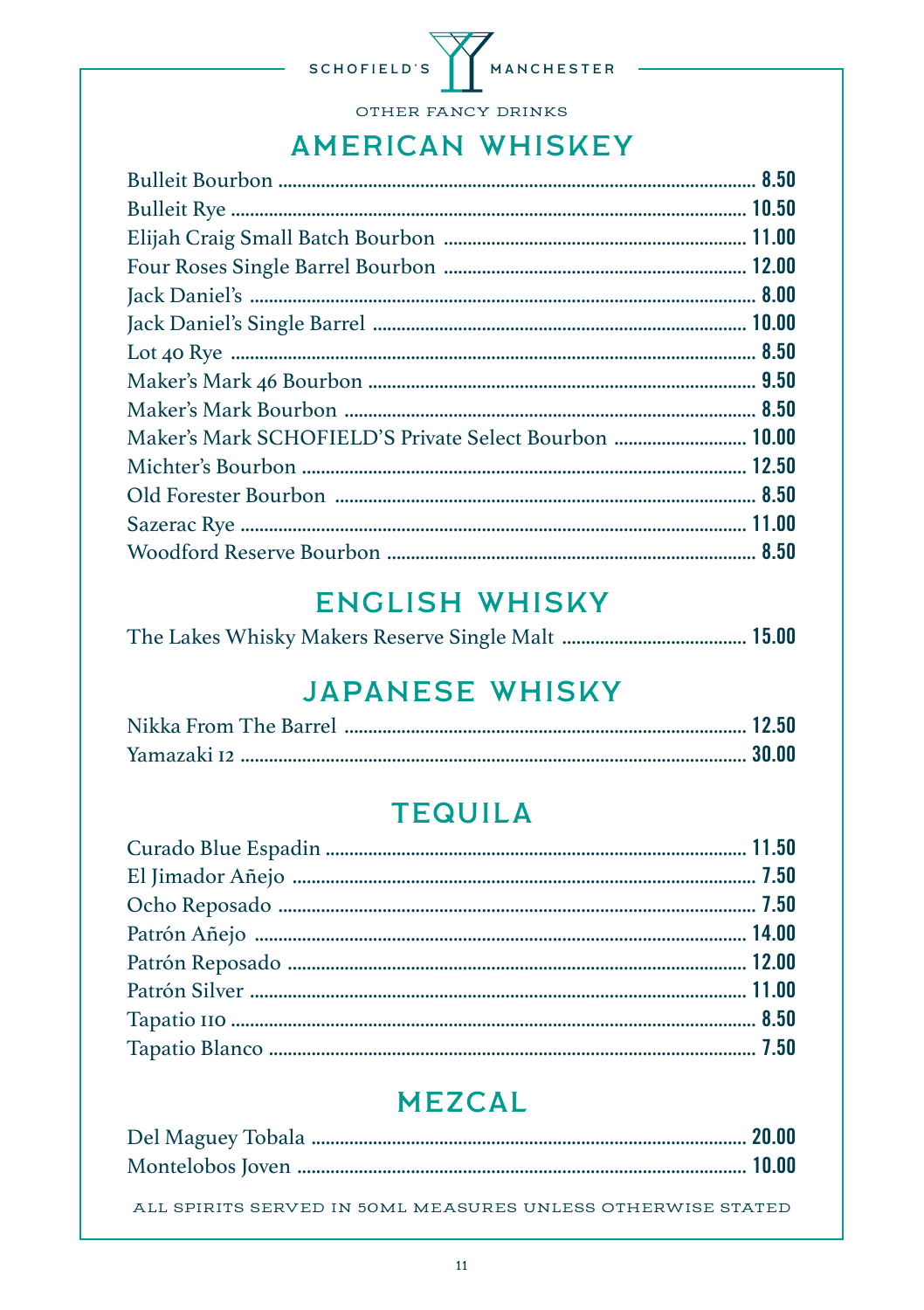

## **VODKA**

# **APERITIFS & DIGESTIFS**

ALL SPIRITS SERVED IN 50ML MEASURES UNLESS OTHERWISE STATED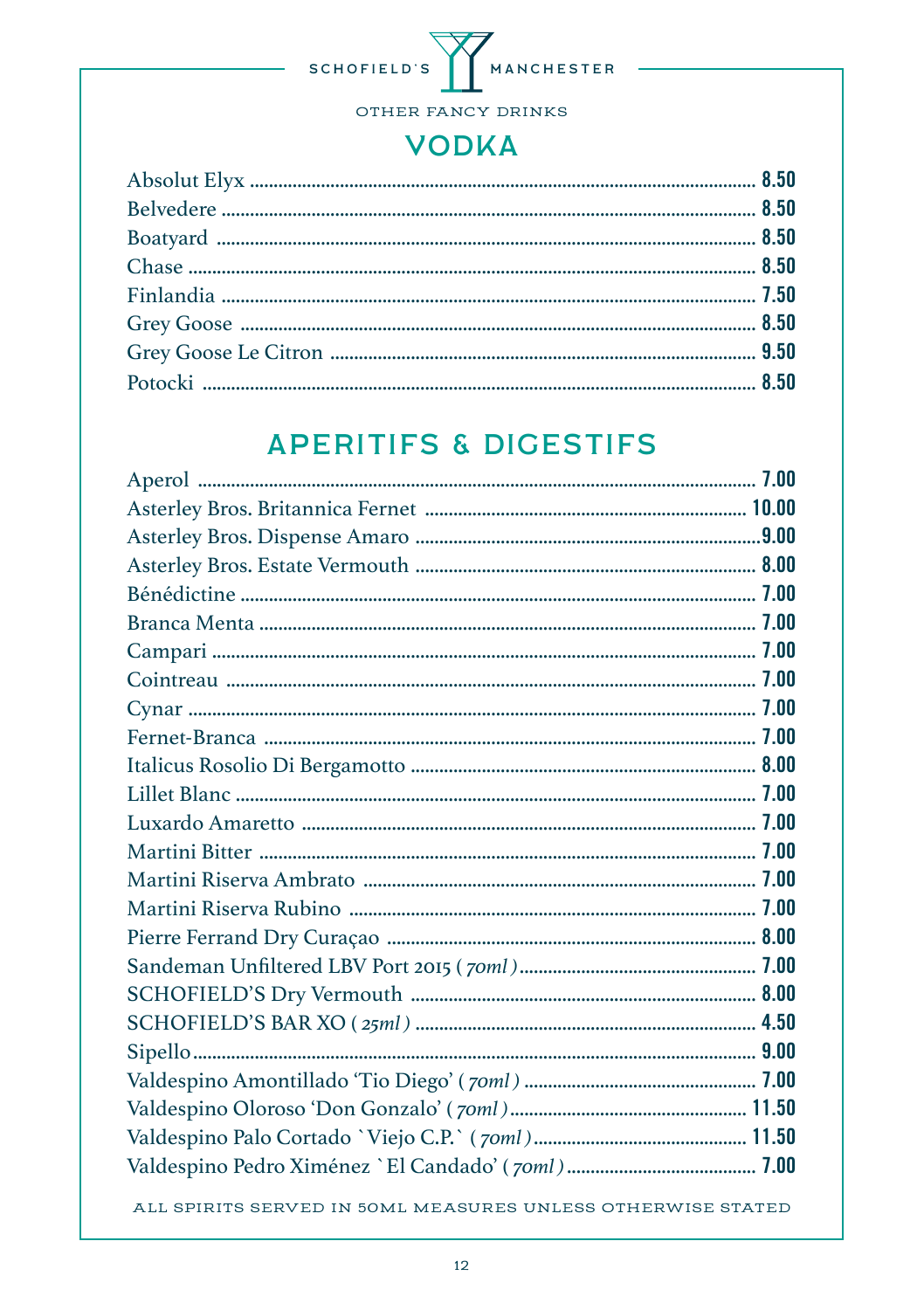

We have selected some of our favourite books to read whilst you are enjoying a well-deserved drink. If you would like to borrow one from the library during your stay with us, we are more than happy to oblige.

Below the titles, you will find a cocktail companion inspired by the author.

SCHOFIELD'S Fine and Classic Cocktails *by Joe and Daniel Schofield*

> CASINO ROYALe *by Ian Fleming –* Vesper 11.75

## **COCKTAIL**

*by Heywood Gould –* Singapore Sling 11.50

#### COMPLETE POEMS

*by Anne Sexton –* Martini 11.75

# The Old Man and The Sea

*by Ernest Hemingway –* Mojito 11.50

#### THE CURIOUS CASE of Benjamin Button

*by F. Scott Fitzgerald –* Gin Rickey 11.50

#### On The Road

*by Jack Kerouac –* Margarita 11.50

#### The Portable Dorothy parker *by Dorothy Parker –* Whiskey Sour 11.50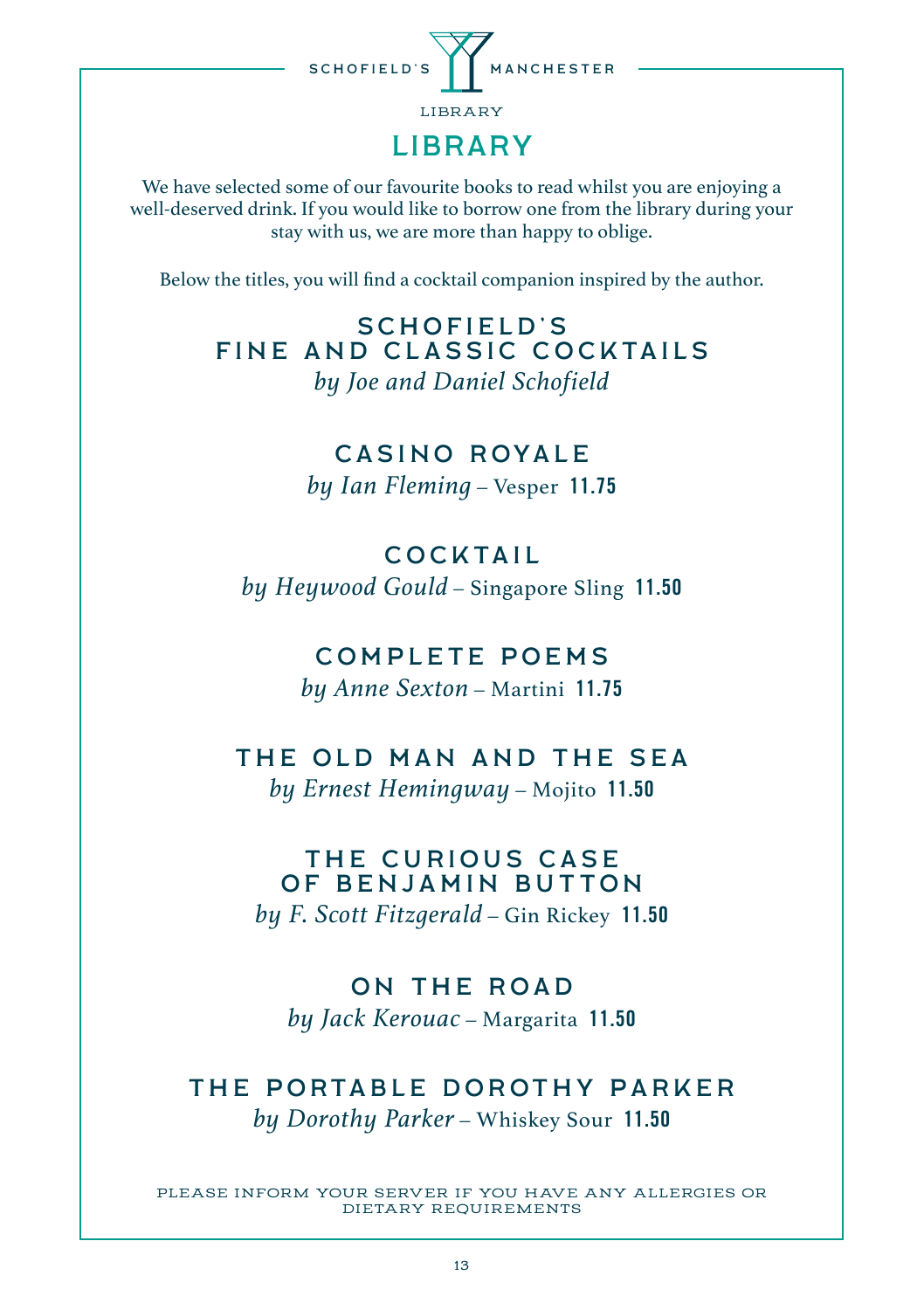

## THE SCHOFIELD'S BAR STORY

 $\blacklozenge$ 

With over 25 years of experience collectively, bartender brothers Joe and Daniel Schofield always had a vision to return to their home city of Manchester to open their eponymous venue; SCHOFIELD'S BAR.

SCHOFIELD'S BAR graces the corner of Sunlight House, one of the most iconic buildings in the north of England.

The art deco masterpiece of architect Joseph Sunlight was the tallest building in Manchester upon completion during the 1930s, a decade of great importance for cocktail culture. An era of grand and luxurious bars, known for their hospitality and classic cocktails.

> SCHOFIELD'S BAR Sunlight House 3 Little Quay Street Manchester M3 3JZ

#### www.schofieldsbar.com

#### 07311 777 606

enquiries@schofieldsbar.com

AN OPTIONAL SERVICE CHARGE OF 12.5% WILL BE INCLUDED ON THE BILL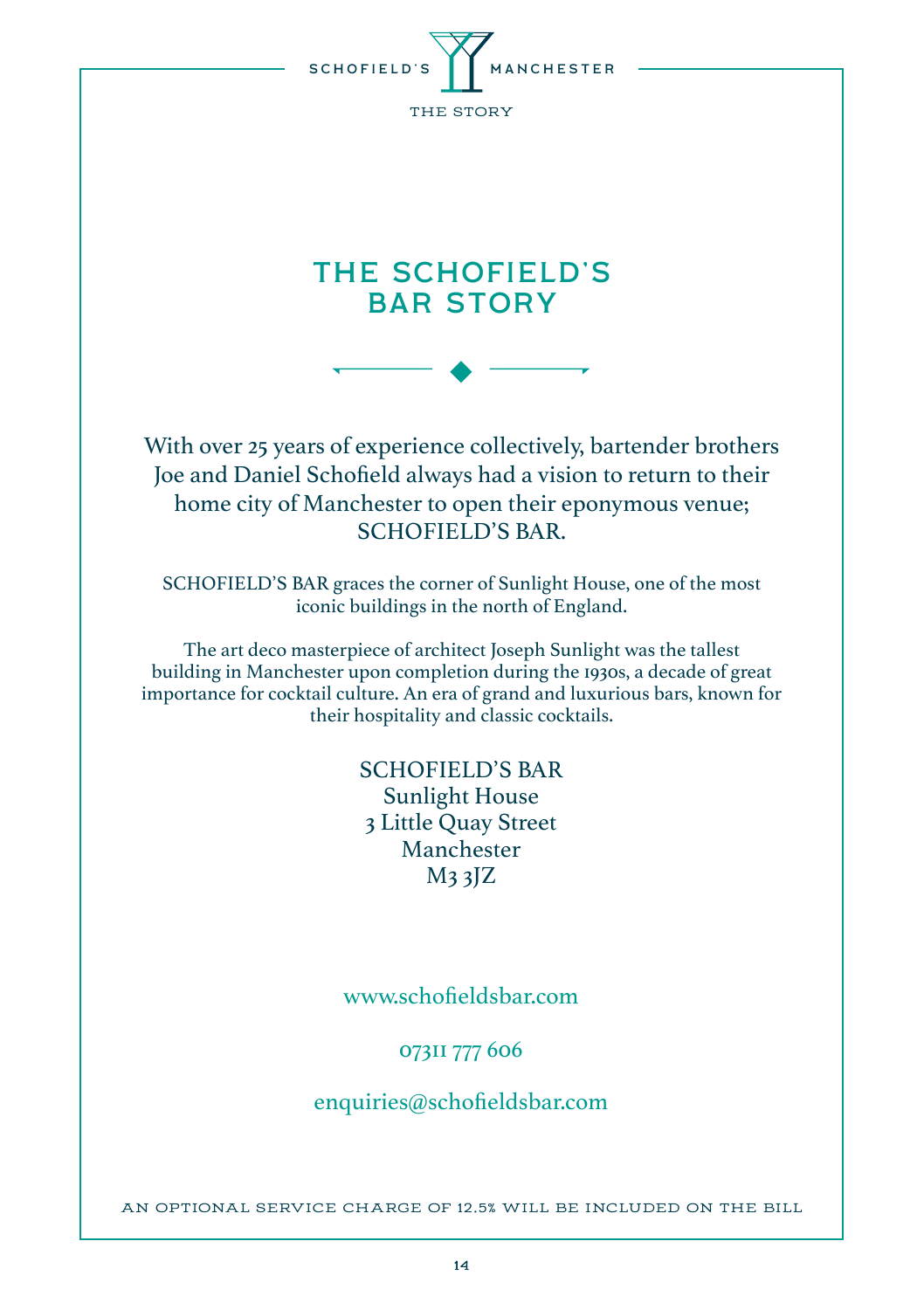

# ATOMECA

#### If you enjoy SCHOFIELD'S BAR, why not try our other establishment, ATOMECA.

ATOMECA is a European Drinkery that champions all of those wonderful dishes and drinks that you have on your holidays around continental Europe. We have artisanal coffee and teas served in the day, through to a wonderful and extensive wine list.

ATOMECA is located at the iconic Deansgate Square development and is open to non-residents and residents alike and is open 7 days a week.

#### ATOMECA, Deansgate Square, Owen St, Manchester, M15 4YB

www.atomeca.co.uk | 0161 989 6624 enquiries@atomeca.co.uk

STERLING

#### If you enjoy SCHOFIELD'S BAR, why not try our newest establishment, STERLING. Set to open Summer 2022.

STERLING is a luxurious bar located underneath the historic Stock Exchange Hotel. You can expect live music, vintage spirits, rare wine and elegant cocktails all served alongside bar snacks by Lush by Tom Kerridge.

We can't wait to share with you what we have been working on for the last year!

STERLING, 4 Norfolk St, Manchester, M2 1DW

www.sterlingbarmcr.com | info@sterlingbarmcr.com

ALL PRICES LISTED ARE IN BRITISH POUND STERLING